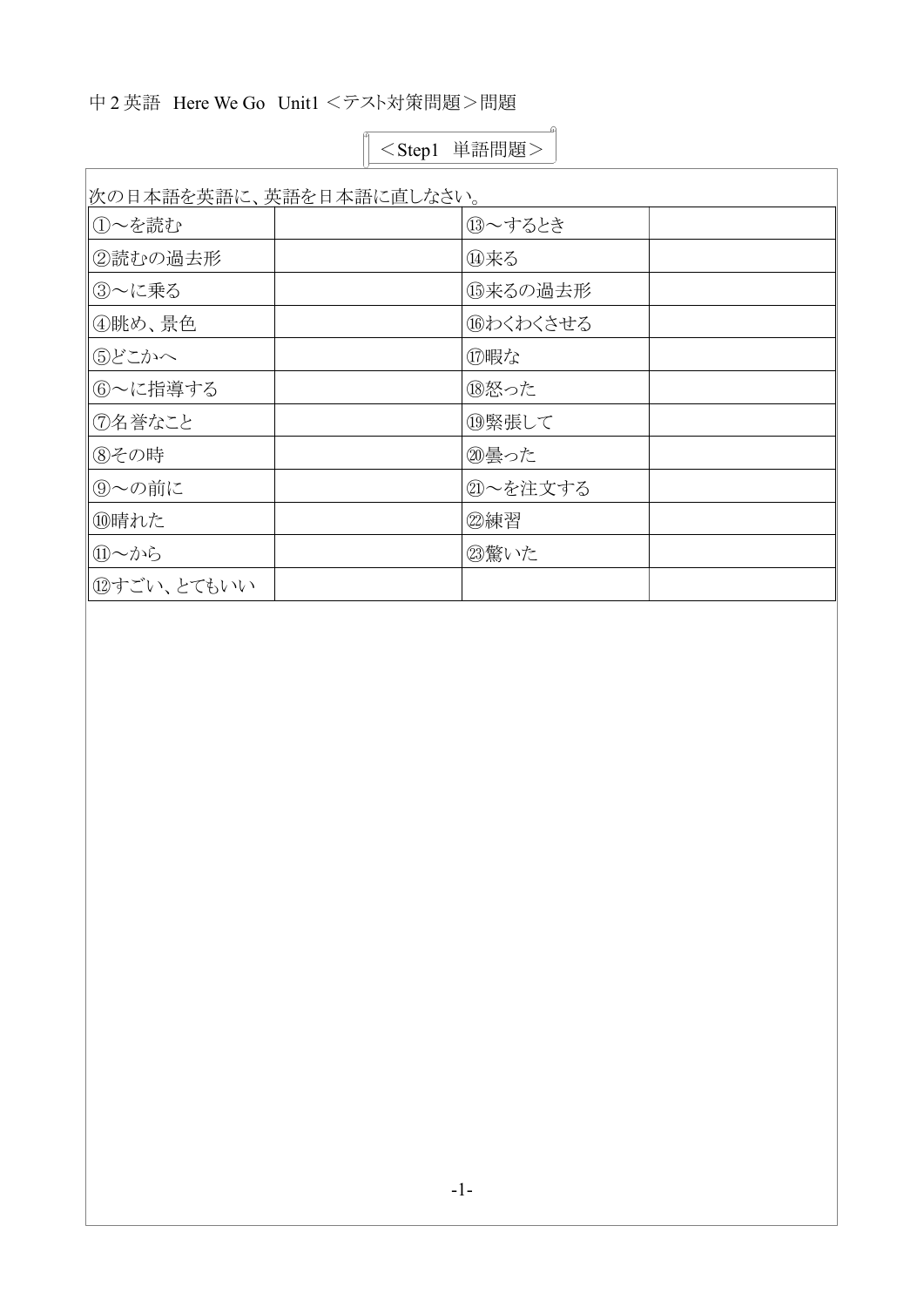|               |       | <step2 熟語問題=""></step2> |  |
|---------------|-------|-------------------------|--|
|               |       |                         |  |
| ①すごくない?       |       |                         |  |
|               |       |                         |  |
|               |       |                         |  |
| ②久しぶり         |       |                         |  |
|               |       |                         |  |
|               |       |                         |  |
|               |       |                         |  |
| ③会えてうれしいな     |       |                         |  |
|               |       |                         |  |
| $\rightarrow$ |       |                         |  |
|               |       |                         |  |
| 4~に興味がある      |       |                         |  |
|               |       |                         |  |
|               |       |                         |  |
|               |       |                         |  |
| 5そこにいたんだ。     |       |                         |  |
|               |       |                         |  |
|               |       |                         |  |
|               |       |                         |  |
| 6~を探す         |       |                         |  |
|               |       |                         |  |
|               |       |                         |  |
|               |       |                         |  |
| ⑦ところで         |       |                         |  |
|               |       |                         |  |
|               |       |                         |  |
|               |       |                         |  |
| 8その通りだ        |       |                         |  |
|               |       |                         |  |
|               |       |                         |  |
|               |       |                         |  |
| ⑨なんて光栄なんだ。    |       |                         |  |
|               |       |                         |  |
|               |       |                         |  |
| ⑩放課後          |       |                         |  |
|               |       |                         |  |
| $\rightarrow$ |       |                         |  |
|               |       |                         |  |
| ⑪やってくる        |       |                         |  |
|               |       |                         |  |
|               |       |                         |  |
|               |       |                         |  |
| 2朝に           |       |                         |  |
| $\rightarrow$ |       |                         |  |
|               |       |                         |  |
|               |       |                         |  |
| 13私自身で        |       |                         |  |
| $\rightarrow$ |       |                         |  |
|               |       |                         |  |
|               |       |                         |  |
| 14年後に         |       |                         |  |
| $\rightarrow$ |       |                         |  |
|               |       |                         |  |
|               |       |                         |  |
| 15~に話しかける     |       |                         |  |
| $\rightarrow$ |       |                         |  |
|               |       |                         |  |
|               |       |                         |  |
| 16夕方に         |       |                         |  |
| $\rightarrow$ | $-2-$ |                         |  |
|               |       |                         |  |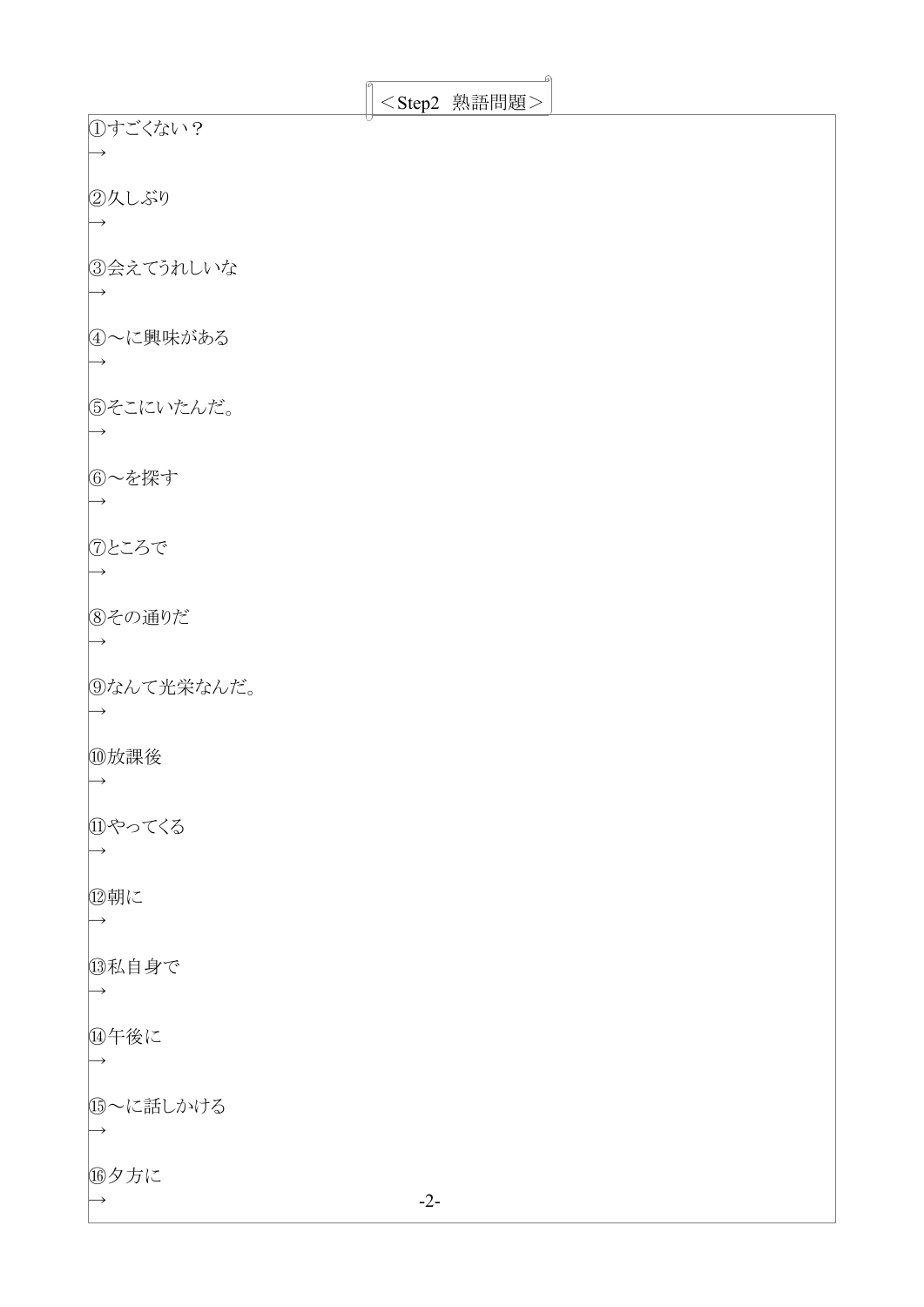```
①今年は私たちはみんな同じクラスですね。
We're all ( )) ) ( ) class this year.
②韓国旅行はどうだった?
( ) ( ) ( ) ( ) ( ) ( ) to Korea?
③素晴らしかったです。
It ( ) great.
④私はプサンに行きました。
\begin{bmatrix} 1 & (1) & (1) \end{bmatrix} Busan.
⑤私は祖父母を訪ねました。
I(\cdot) my grandparents.
⑥他には?
( )( )?
⑦私はソウルで友達に会いました。
\begin{bmatrix} 1 \end{bmatrix} ( ) my friends in Seoul.
⑧彼らはみんな日本に興味がありました。
They ( ) all ( ) ) Japan.
⑨私はあなたを探していました。
\begin{array}{ccc} \n\boxed{I} & ( & ) & \n\end{array} ( ) you.
⑩あなたはここで何をしていたんですか?
What ( ) you ( ) here?
⑪私は日本語を勉強していました。
I(\ ) ( ) Japanese.
⑫漢字は本当に難しい。
Kanji are ( ) ( )⑬クラスの他の生徒のコーチをしてくれませんか?
( )( ) coach ( )( ) students in the class?
⑭今日はいい日でした。
( ) ( ) ( ) ( ) ( ) ( ) (boday.
⑮私は放課後図書館に行きました。
( )( ), I ( ) ( ) the library.
⑯私はそこで勉強していた時、絵里がやってきました。
( ) I ( ) ( ) there, Eri ( ) ( ).
                                 -3-
```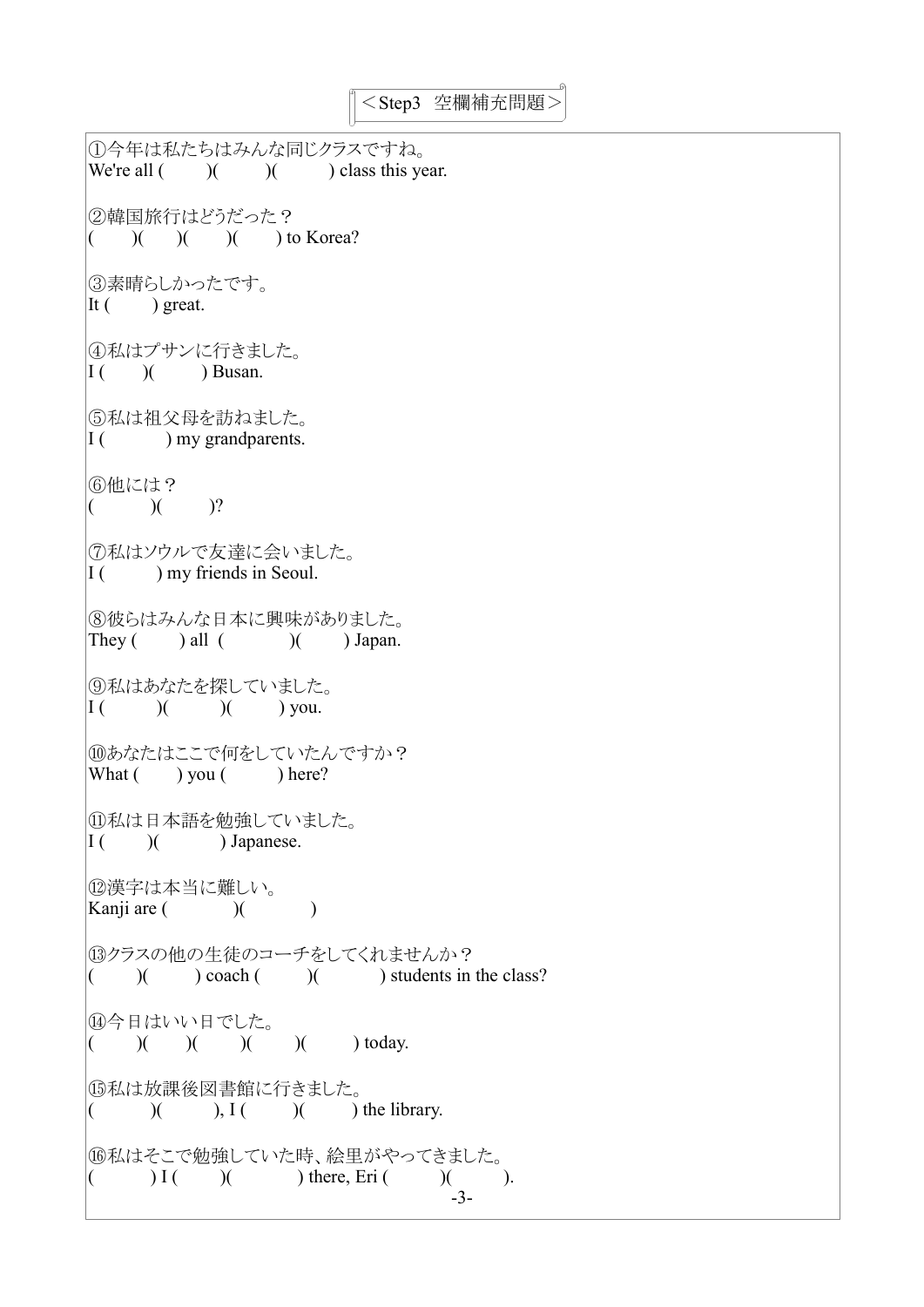⑰彼女は私に助けを求めてきた。 She  $($  ) me  $($  ) help. ⑱私はそれにわくわくしています。  $($  )( ) about it. ⑲私にはいくらか練習が必要です。 I ( ) some practice. ⑳私が飲み物を注文していた時、こうたとハジンが来て、私に話しかけてきました。  $( ) I( )$  ( ) drinks, Kota and Hajin ( ) and ( ) to me. ㉑私たちは祖父母とビデオチャットをしました。 We  $($ ) a video chat with grandparents. ②私たちはそれをとても楽しんだ。 We  $($   $)$  $($   $)$  it. ㉓私たちがパンフレットを探していた時、ティナとニックを見かけました。  $(\ )$  we  $(\ )$  (  $)$  (  $)$  the pamphlet, we  $(\ )$  Tina and Nick. ㉔私は彼らに会った時、びっくりしました。  $I \left( \begin{array}{cc} \begin{array}{cc} \end{array} \end{array} \right) \left( \begin{array}{cc} \end{array} \right) \left( \begin{array}{cc} \end{array} \right) I \left( \begin{array}{cc} \end{array} \right)$  them. ㉕私たちはバスケットボールについて話しました。 We  $($   $)$   $($   $)$  the basketball tournament.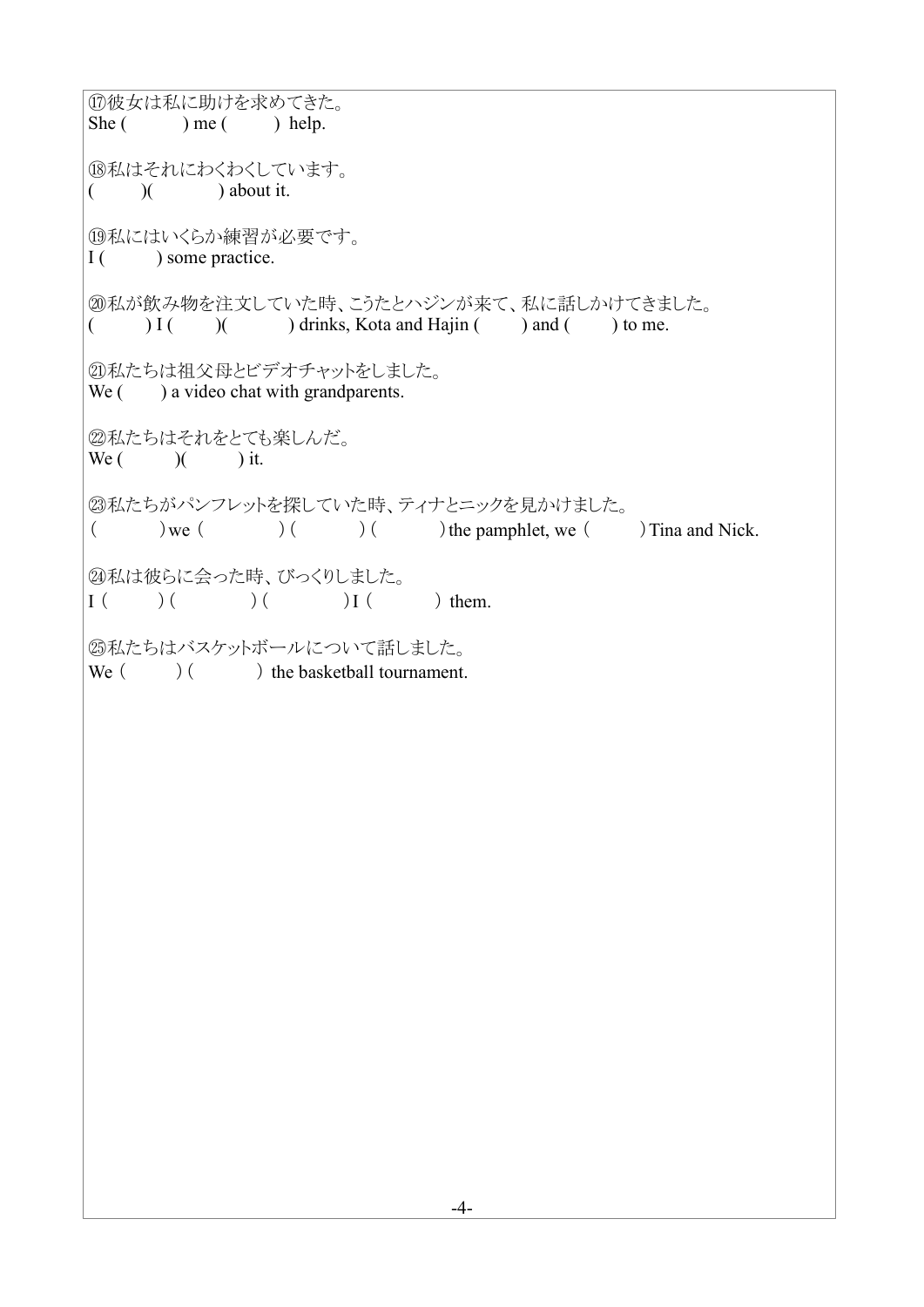```
①今年は私たちはみんな同じクラスですね。
【 the same, all , this, we, class, in ,are , year】.
\rightarrow②韓国旅行はどうだった?
【your trip , how, Korea, to, was】?
\rightarrow③私はプサンに行きました。
【went , I , Busan, to】.
\rightarrow④私は祖父母を訪ねました。
【visited, my , I , grandparents】.
\rightarrow⑤私はソウルで友達に会いました。
【in, my, Seoul, saw, friends, I】.
\rightarrow⑥彼らはみんな日本に興味がありました。
【interested , all , Japan , were, in , they】.
\rightarrow⑦私はあなたを探していました。
【was , you , I , for , looking 】.
\rightarrow⑧あなたはここで何をしていたんですか?
【were , here , doing , what , you】.
\rightarrow⑨私は日本語を勉強していました。
【was , Japanese , I , studying】.
\rightarrow⑩漢字は本当に難しい。
【hard , are, kanji , really】
\rightarrow⑪クラスの他の生徒のコーチをしてくれませんか?
【the other , in , coach , can, students, you , the class】?
\rightarrow
```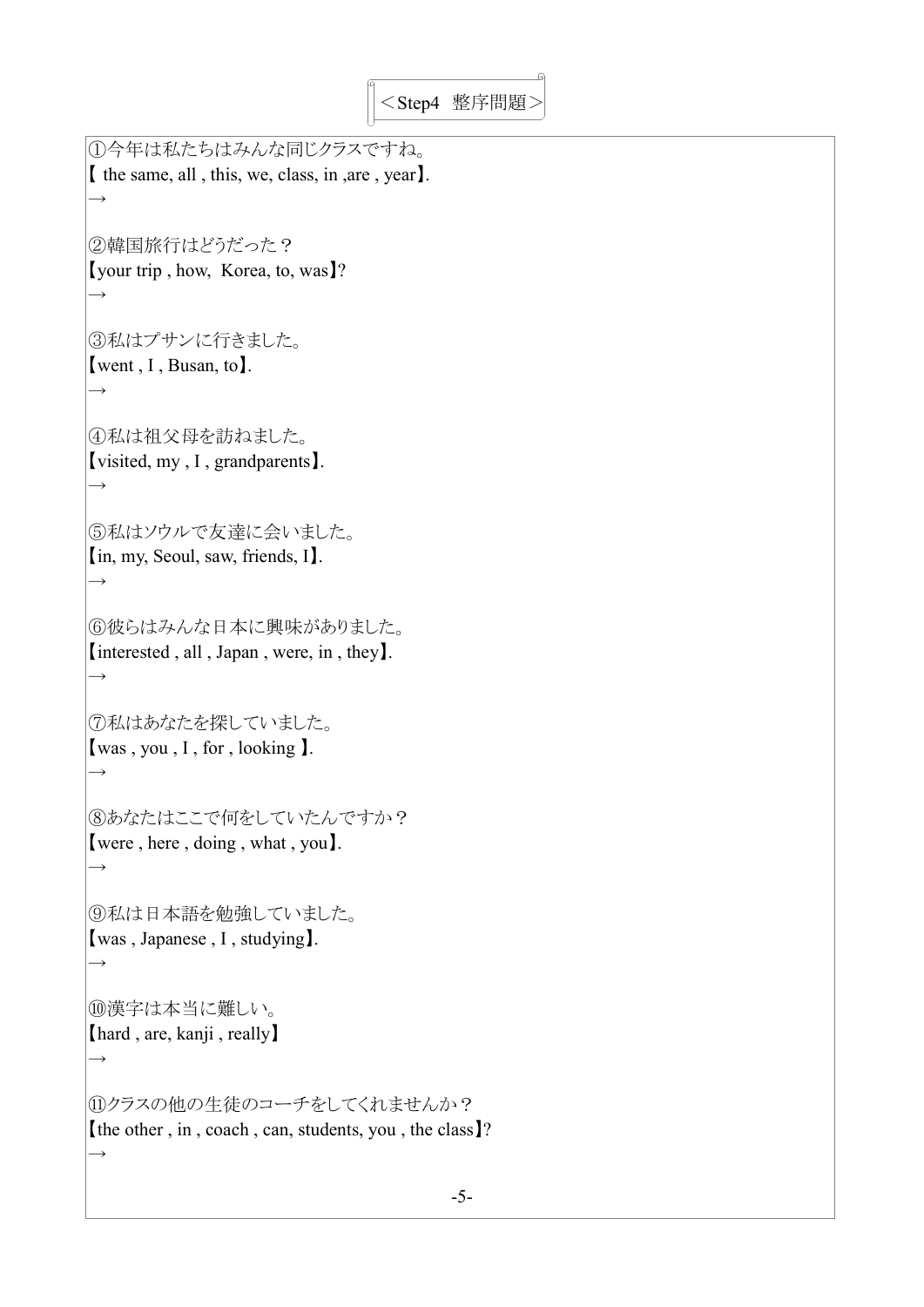```
⑫今日はいい日でした。
【day , was , a , it , good, today】.
 \rightarrow⑬私はそこで勉強していた時、絵里がやってきました。
[I, there, Eri, came, when, by, studying, was \lt, >].
\rightarrow⑭彼女は私に助けを求めてきた。
【help , asked , me , for , she】.
\rightarrow⑮私にはいくらか練習が必要です。
【need , practice, some , I 】.
\rightarrow⑯私が飲み物を注文していた時、こうたとハジンが来て、私に話しかけてきました。
\left[1, \frac{\text{drinks}}{\text{cos } \theta}, \frac{\text{Kota and Hajin}}{\text{cos } \theta}, \frac{\text{wben}}{\text{cos } \theta}, \frac{\text{cane and talked}}{\text{cos } \theta}, \frac{\text{coker}}{\text{cos } \theta}, \frac{\text{coker}}{\text{cos } \theta}, \frac{\text{coker}}{\text{cos } \theta}, \frac{\text{coker}}{\text{cos } \theta}, \frac{\text{coker}}{\text{cos } \theta}, \frac{\text{coker}}{\text{cos } \theta}, \frac{\text{coker}}{\text{cos } \theta}, \frac{\text{coker}}{\text{cos } \theta}, \frac{\text{coker}}{\text{cos } \theta\rightarrow㉓私たちがパンフレットを探していた時、ティナとニックを見かけました。
Tina and Nick, were, for, looking, when, saw, the pamphlet, we, \lt, >, we
\rightarrow㉔私は彼らに会った時、びっくりしました。
【them , when , saw , I , surprised , was , I 】
\rightarrow
```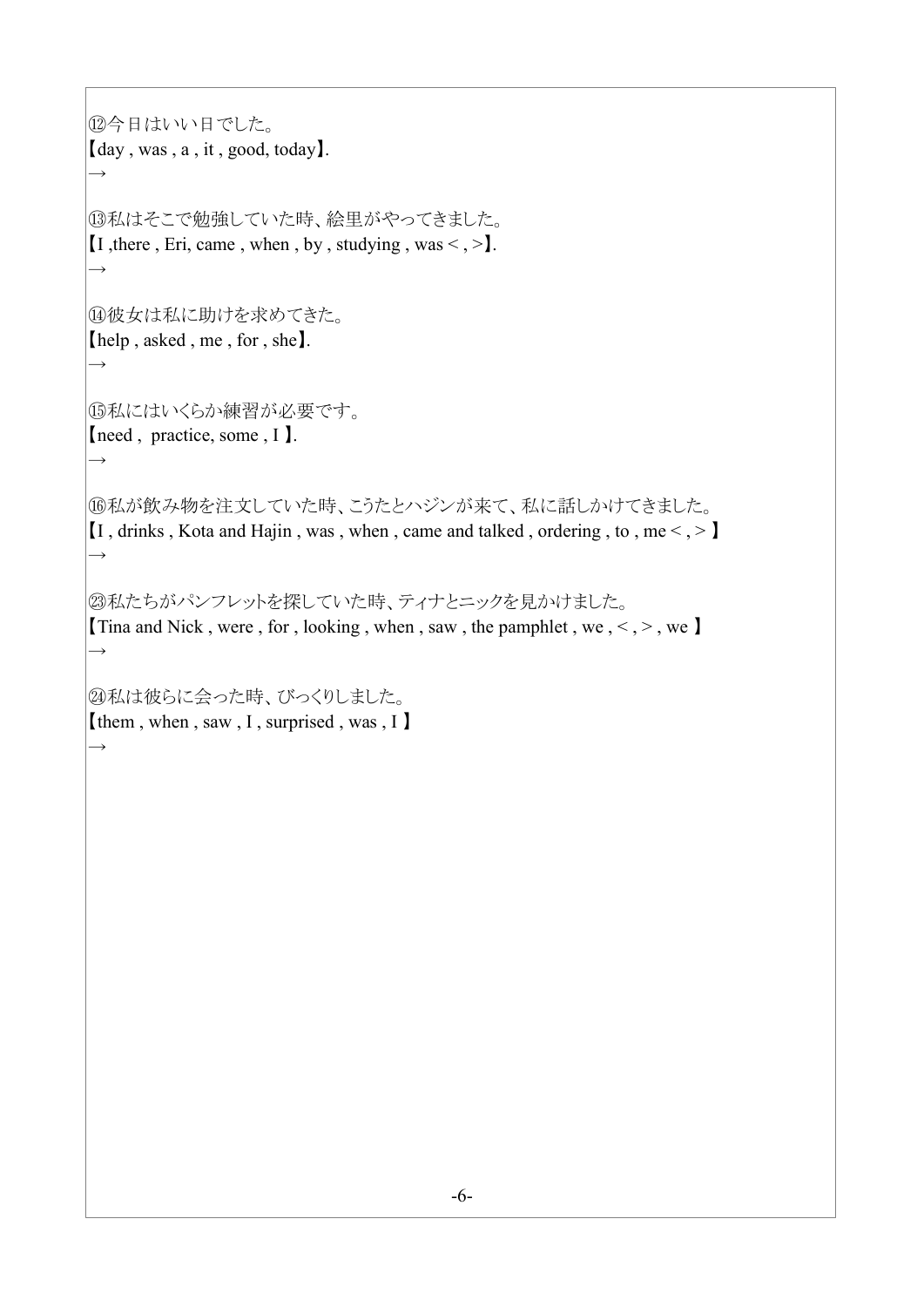①今年は私たちはみんな同じクラスですね。  $\rightarrow$ ②韓国旅行はどうだった?  $\rightarrow$ ③それは素晴らしかったです。  $\rightarrow$ ④私はプサンに行きました。  $\rightarrow$ ⑤私は祖父母を訪ねました。  $\rightarrow$ ⑥他には?  $\rightarrow$ ⑦私はソウルで友達に会いました。  $\rightarrow$ ⑧彼らはみんな日本に興味がありました。  $\rightarrow$ ⑨私はあなたを探していました。  $\rightarrow$ ⑩あなたはここで何をしていたんですか?  $\rightarrow$ ⑪私は日本語を勉強していました。  $\rightarrow$ ⑫漢字は本当に難しい。  $\rightarrow$ ⑬クラスの他の生徒のコーチをしてくれませんか?  $\rightarrow$ ⑭今日はいい日でした。  $\rightarrow$ ⑮私は放課後図書館に行きました。  $\rightarrow$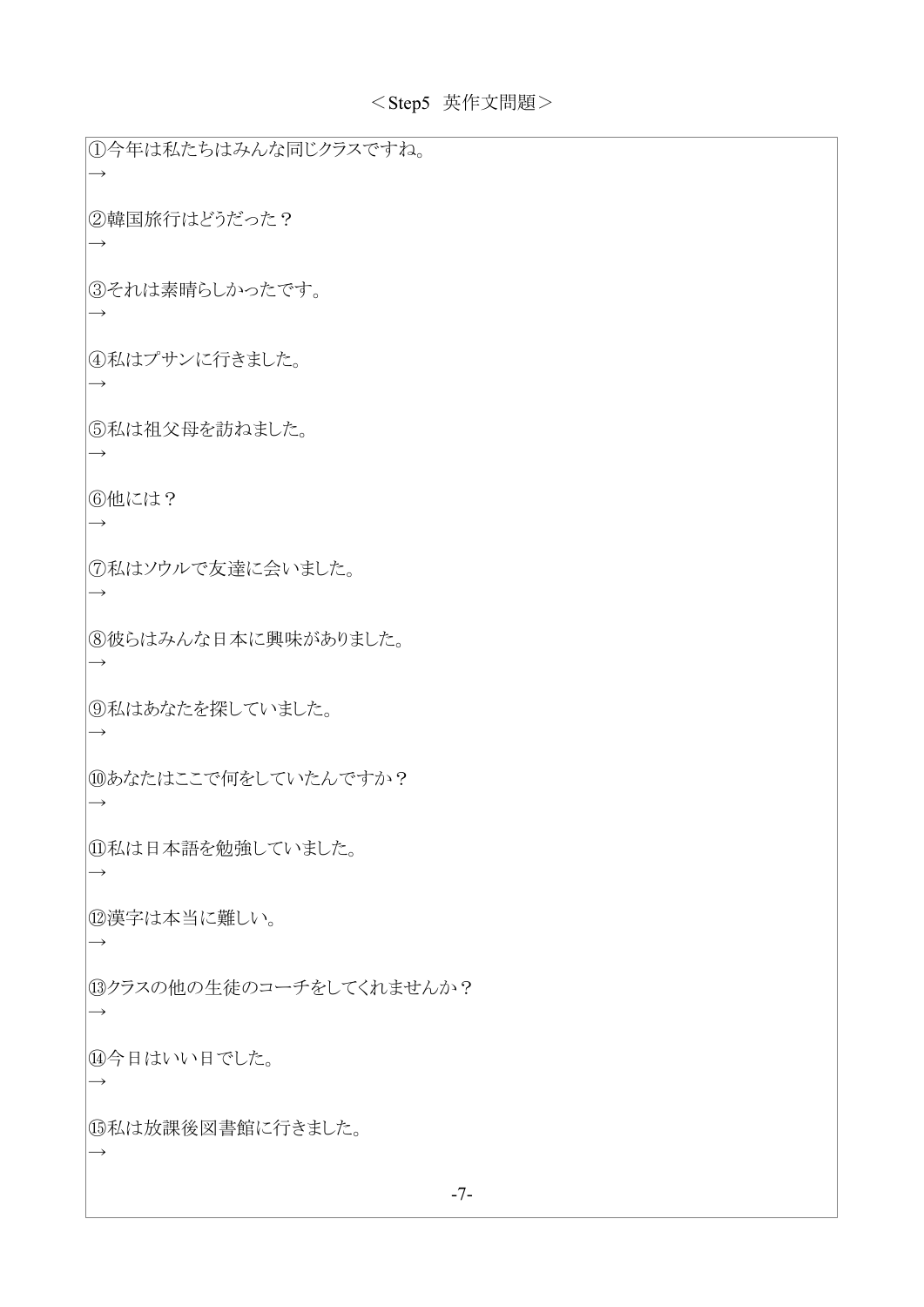⑯私はそこで勉強していた時、絵里がやってきました。

⑰彼女は私に助けを求めてきた。

 $\rightarrow$ 

 $\rightarrow$ 

 $\rightarrow$ 

 $\rightarrow$ 

 $\rightarrow$ 

→

→

 $\rightarrow$ 

 $\rightarrow$ 

 $\rightarrow$ 

⑱私はそれにわくわくしています。

⑲私にはいくらか練習が必要です。

⑳私が飲み物を注文していた時、こうたとハジンが私に話しかけてきました。

㉑私たちは祖父母とビデオチャットをしました。

22私たちはそれをとても楽しんだ。

㉓私たちがパンフレットを探していた時、ティナとニックを見かけました。

㉔私は彼らに会った時、びっくりしました。

㉕私たちはバスケットボールについて話しました。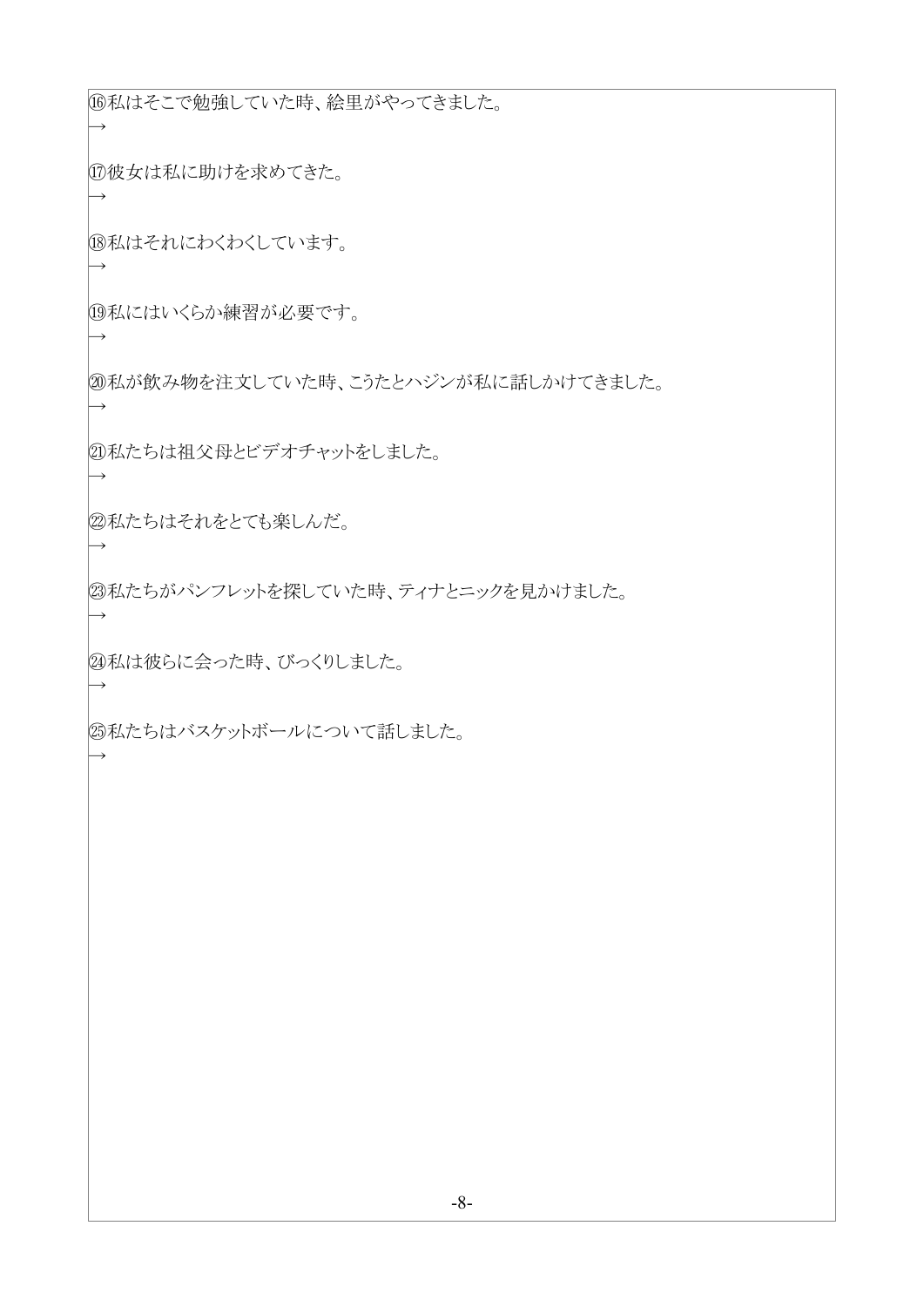| Unit $1-1$ |                                                                                |
|------------|--------------------------------------------------------------------------------|
| Tina       | We're all in the same class this year.                                         |
| Eri        | Yeah. Isn't it great?                                                          |
| Kota       | Look! Hajin's here.                                                            |
| Hajin      | Hi!(久しぶり).                                                                     |
| Eri        | Good to see you.                                                               |
| Tina       | How was your trip to Korea?                                                    |
| Hajin      | It $\circ$ (be) great. I went to Busan.<br>I visited my grandparents<br>(他には?) |
| Eri        | I $\circ$ (see) my friends in Seoul.                                           |
| Hajin      | They $\circ$ (be) all interested in Japan.                                     |

問題1)

①、②。③の中の動詞を適する形に直しなさい。

 $\boxed{0}$  ( )  $\boxed{2}$  ( )  $\boxed{3}$  ( )

問題2)

次の日本語を英語に直しなさい。 1)久しぶり→ 2)他には?→

問題3)

次の英語の質問について英語で答えなさい。

ア)Where did Hajin go?

 $\rightarrow$ 

イ)What did Eri do in Seoul?

 $\rightarrow$ 

 $\rightarrow$ 

ウ)Were Eri's friends all interested in Japan?

-9-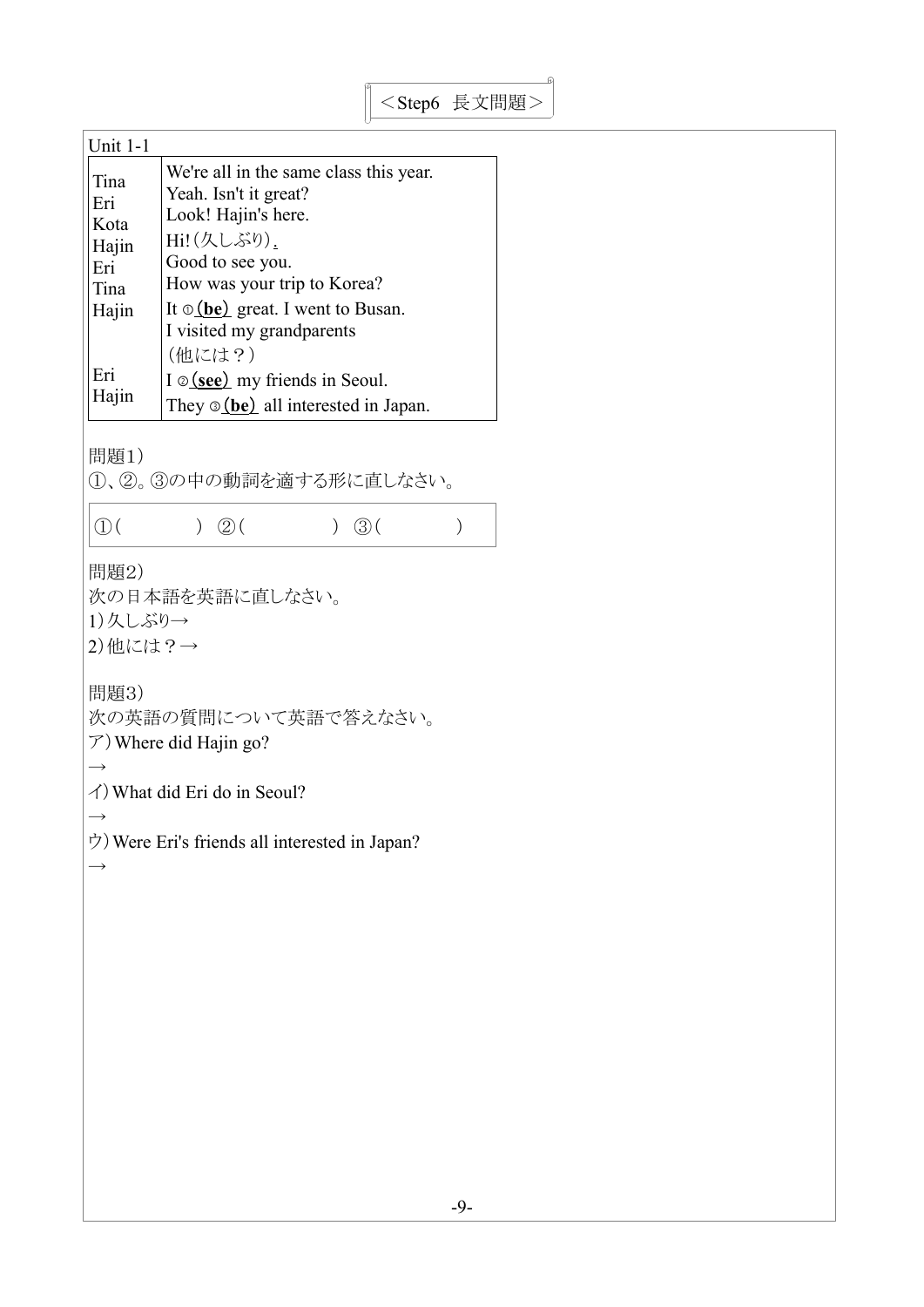| Unit1-2       |                                                                                                                                              |  |  |  |  |
|---------------|----------------------------------------------------------------------------------------------------------------------------------------------|--|--|--|--|
| Eri           | There you are! I was $\mathcal{O}(\text{look})$ for you.<br>What were you $\mathcal{O}(\underline{do})$ here?                                |  |  |  |  |
| Hajin         | Oh, I was <b>S(study)</b> Japanese. Kanji are really hard.                                                                                   |  |  |  |  |
| Eri           | I know. (ところで), the school basketball tournament is next month, right?<br>(その通りです).<br>Can you coach the other students in the calss?<br>Me? |  |  |  |  |
| Hajin<br>Eri  |                                                                                                                                              |  |  |  |  |
| Hajin         |                                                                                                                                              |  |  |  |  |
| Eri           |                                                                                                                                              |  |  |  |  |
| Hajin         | Yes,you!                                                                                                                                     |  |  |  |  |
|               | Sure. (なんて光栄なんだ!)                                                                                                                            |  |  |  |  |
| 問題 1)         |                                                                                                                                              |  |  |  |  |
|               | 1、2、3の動詞を適する形に直しないさい。                                                                                                                        |  |  |  |  |
|               | ( ) ( ) ( ) ( ) ( ) ( ) ( ) ( ) ( )                                                                                                          |  |  |  |  |
|               |                                                                                                                                              |  |  |  |  |
| 問題 2)         |                                                                                                                                              |  |  |  |  |
|               | 本文の日本語を英語に直しなさい。                                                                                                                             |  |  |  |  |
|               | ところで→( )                                                                                                                                     |  |  |  |  |
|               | その通りです→(                                                                                                                                     |  |  |  |  |
|               | なんて光栄なんだ→(                                                                                                                                   |  |  |  |  |
|               |                                                                                                                                              |  |  |  |  |
| 問題 3)         |                                                                                                                                              |  |  |  |  |
|               | 次の英語の質問に対して英語で答えなさい。                                                                                                                         |  |  |  |  |
|               | $\mathcal{F}$ ) What was Hajin doing in the library?                                                                                         |  |  |  |  |
| $\rightarrow$ |                                                                                                                                              |  |  |  |  |
|               | $\angle$ ) Was the school basketball tournament last month?                                                                                  |  |  |  |  |
| $\rightarrow$ |                                                                                                                                              |  |  |  |  |
|               |                                                                                                                                              |  |  |  |  |
|               |                                                                                                                                              |  |  |  |  |
|               |                                                                                                                                              |  |  |  |  |
|               |                                                                                                                                              |  |  |  |  |
|               |                                                                                                                                              |  |  |  |  |
|               |                                                                                                                                              |  |  |  |  |
|               |                                                                                                                                              |  |  |  |  |
|               |                                                                                                                                              |  |  |  |  |
|               |                                                                                                                                              |  |  |  |  |
|               |                                                                                                                                              |  |  |  |  |
|               |                                                                                                                                              |  |  |  |  |
|               |                                                                                                                                              |  |  |  |  |
|               |                                                                                                                                              |  |  |  |  |
|               |                                                                                                                                              |  |  |  |  |
|               |                                                                                                                                              |  |  |  |  |
|               |                                                                                                                                              |  |  |  |  |
|               |                                                                                                                                              |  |  |  |  |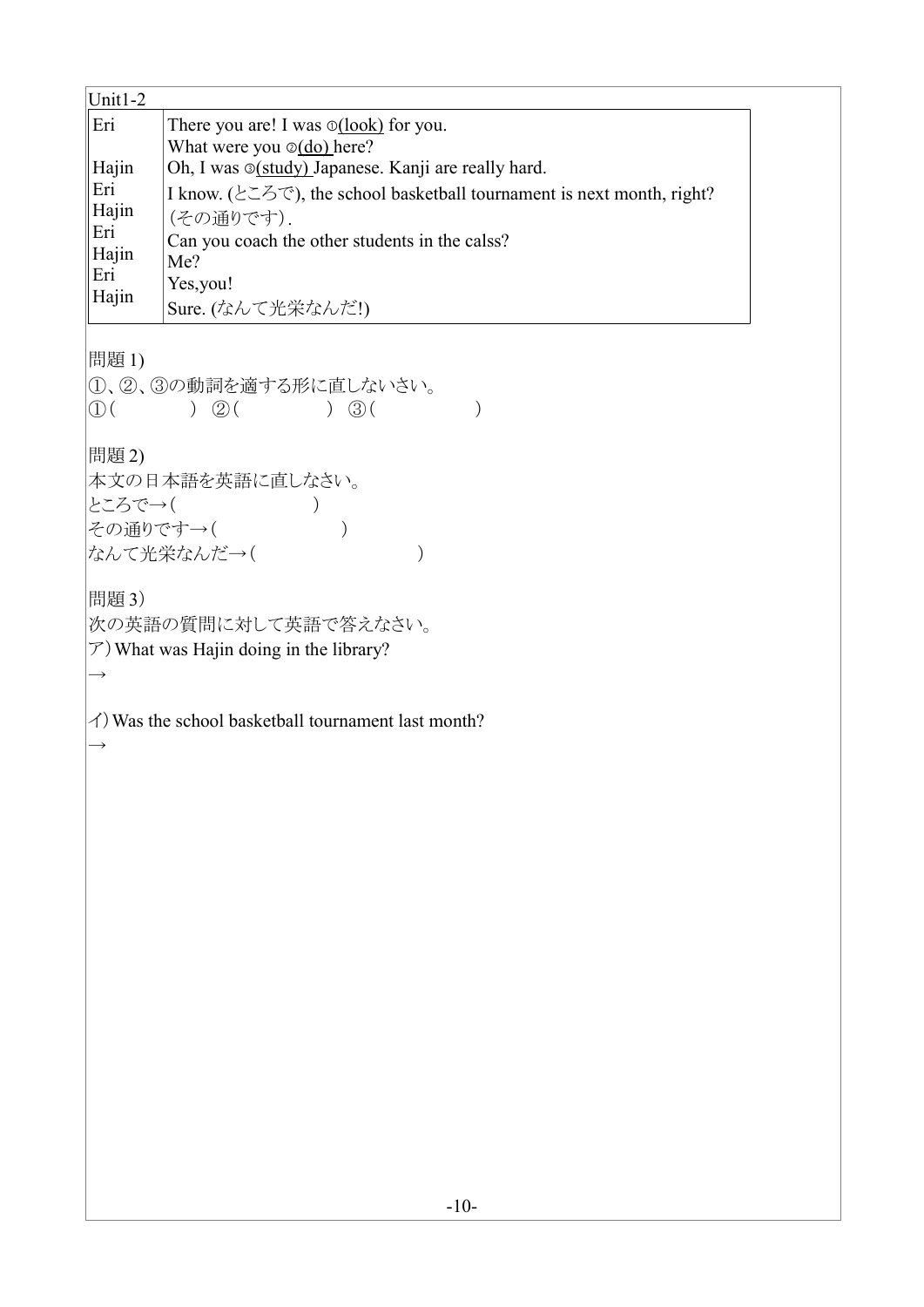$\overline{\text{Unit1-3}}$ April6 Thursday sunny It  $\Phi$ (be) a good day today. Kota, Tina, Eri, and I are all in the same class. Everyone liked my gifts from Korea. Awesome! After school, I went to the library. When I was studying there, Eri  $\circ$  (come) by. (彼女は私に助けを求めた). It was about the basketball tournament. I'm excited about it. 問題 1) ①、②の動詞を適する形に直しなさい。  $(1)$  ( )  $(2)$  ( ) 問題 2) 次の日本語を英語に直しなさい。 彼女は私に助けを求めた→( ) 問題 3) 次の英語の質問に対して英語で答えなさい。  $\mathcal{F}$ ) Was it rainy in April 6?  $\rightarrow$ イ)What did Eri ask Hajin for help about?  $\rightarrow$